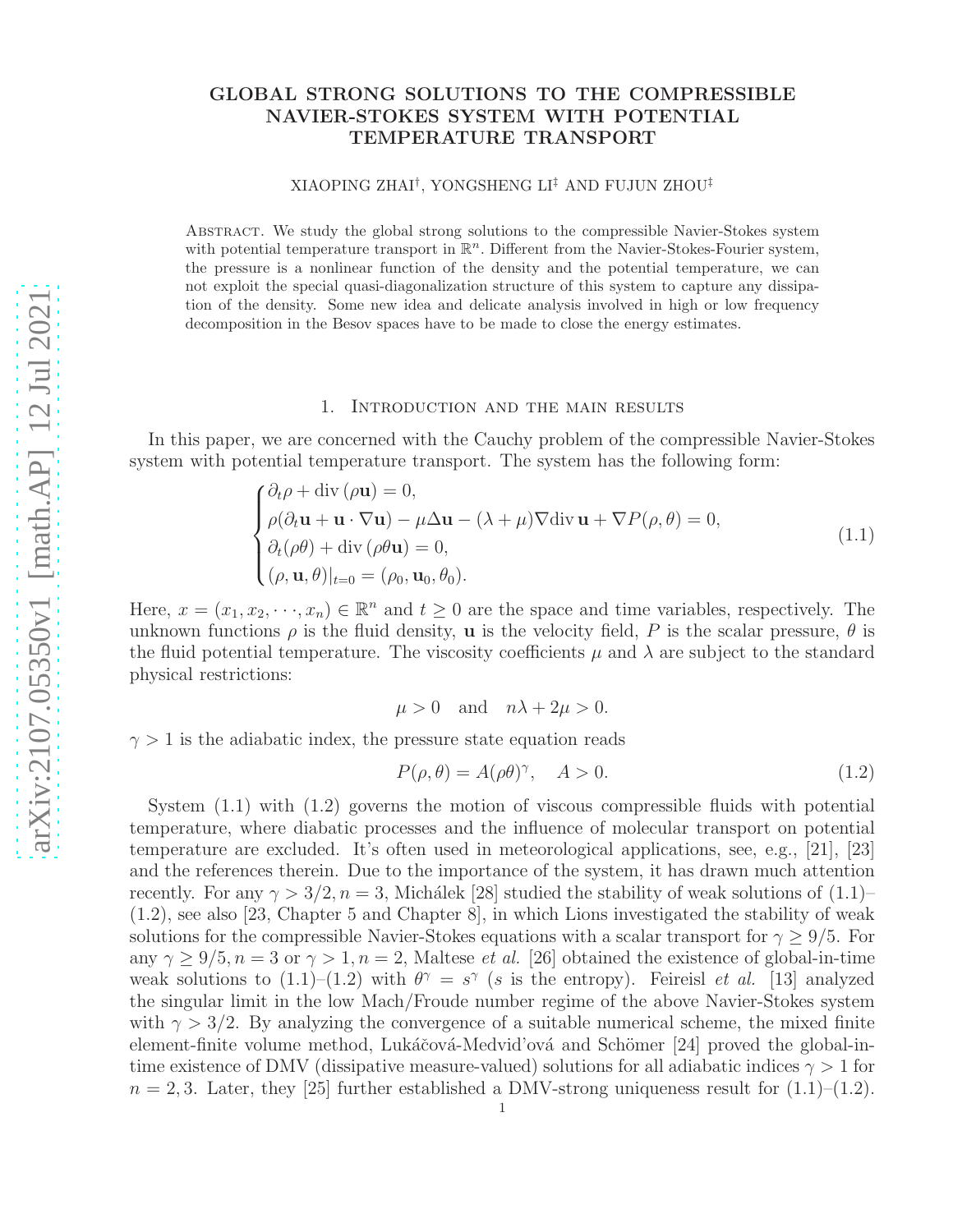Moreover they showed that strong solutions are stable in the class of DMV solutions. However, to the authors' knowledge, there are few results about the strong solutions of (1.1) with (1.2).

If the effect of the temperature is neglected and thus the pressure is a function of  $\rho$ , Eq. (1.1) reduces to the following isentropic compressible Navier-Stokes equations,

$$
\begin{cases} \partial_t \rho + \text{div}(\rho \mathbf{u}) = 0, \\ \rho(\partial_t \mathbf{u} + \mathbf{u} \cdot \nabla \mathbf{u}) - \mu \Delta \mathbf{u} - (\lambda + \mu) \nabla \text{div} \mathbf{u} + \nabla \rho^\gamma = 0. \end{cases}
$$
(1.3)

The above system  $(1.3)$  has been widely studied (see [2], [16], [3]–[5], [7]–[31] and the references therein). For arbitrary initial data and  $\bar{\rho} = 0$ , the breakthrough was made by Lions [23], where the author proved the global existence of weak solutions for  $P = A\rho^{\gamma}$  for  $\gamma \ge 9/5$ . Later, Feireisl *et al.* [14] extended Lion's result to the case of  $\gamma > 3/2$ . Jiang and Zhang [19], [20] improved the global existence of weak solution for any  $\gamma > 1$  for the spherically symmetric or axisymmetric initial data. However, the question of the regularity and uniqueness of weak solutions is completely open even in the case of two dimensional space.

Compared to the weak solutions, there are relative fruitful results on the strong solutions. Nash [29] proved the local existence and uniqueness of smooth solution of the isentropic compressible Navier-Stokes equations for smooth initial data without vacuum. The global classical solutions were first obtained by Matsumura and Nishida [27] for initial data  $(\rho_0, \mathbf{u}_0)$  close to an equilibrium  $(\bar{\rho}, 0)$  in  $H^3 \times H^3(\mathbb{R}^3)$ ,  $\bar{\rho} > 0$ . This result was further generalized by Huang et al. [18] with constant state as far field which could be either vacuum or non-vacuum in  $\mathbb{R}^3$ with smooth initial data. Moreover, the initial data are of small total energy but possibly large oscillations, see also Li and Xin [22] for further developments.

In the framework of critical spaces, a breakthrough was made by Danchin [5] for the isentropic compressible Navier-Stokes equations, where the author proved the local wellposedness with large initial data and global solutions with small initial data. This result was further extended by Charve et al. [2], Chen et al. [3], Haspot [16]. Recently, more and more researchers are devoted to the global solutions of the compressible Navier- Stokes equations with different class of large initial data in the critical spaces. Based on the spectral analysis for the linearized system and Hoff's energy method, Wang *et al.* [30] proved a global existence result of three dimensional compressible Navier–Stokes equations for a class of initial data, which may have large oscillation for the density and large energy for the velocity. Making use of the dispersive estimates for the system of acoustics, Fang *et al.* [9] constructed the global strong solutions to (1.3) in  $\mathbb{R}^n$  which allows the low frequency part of the initial velocity field be large. He et al.  $\left[17\right]$  studied the global-in-time stability of  $\left(1.3\right)$  and proved that any perturbed solution remains close to the reference solution if they are initially close to each other. As a byproduct, they constructed also the global large solutions to (1.3) which allow the vertical component of the initial velocity to be arbitrarily large. Zhai et al. [31] also constructed global solutions in  $\mathbb{R}^3$  with another class of large initial data satisfying nonlinear smallness which allows the each component of the incompressible part of initial velocity could be arbitrarily large. Recently, Danchin and Mucha [8] obtained the global existence of regular solutions to (1.3) with arbitrary large initial incompressible velocity  $\mathbb{P}u_0$ , almost constant density  $\rho_0$ , and large viscosity  $\lambda$ . This result was further extended by Chen and Zhai  $[4]$  in a critical  $L^p$  framework, which implies that the highly oscillating initial data are allowed.

Our main goal is to solve the Cauchy problem of the compressible Navier-Stokes system with potential temperature transport. We will concentrate on the local well-posedness issue for large data with no vacuum, on the global well-posedness issue for small perturbations of a constant steady equilibrium, in the critical regularity framework. By criticality, we mean that the scaling transformation which keeps the norms of the function space of the solution also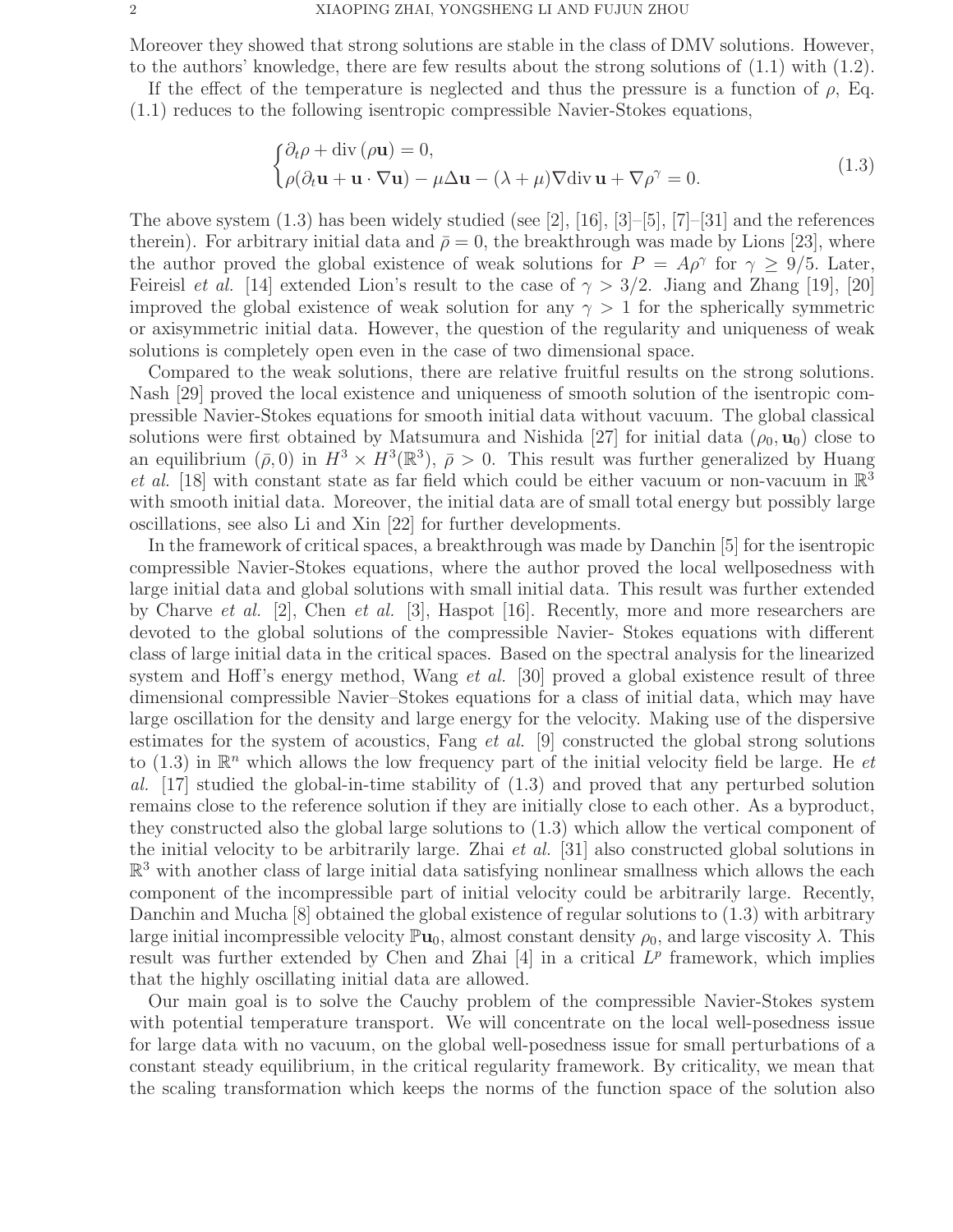leaves (1.1) invariant. In the case of compressible fluids, it is easy to see that the transformation

$$
(\rho(t,x), \mathbf{u}(t,x), \theta(t,x)) \mapsto (\rho(\ell^2 t, \ell x), \ell \mathbf{u}(\ell^2 t, \ell x), \theta(\ell^2 t, \ell x)), \quad \ell > 0,
$$

possesses such property provided the pressure term has been changed accordingly. One can check that the product space  $\dot{B}_{2,1}^{\frac{n}{2}}(\mathbb{R}^n) \times \dot{B}_{2,1}^{\frac{n}{2}-1}$  $\mathbb{E}_{2,1}^{\frac{n}{2}-1}(\mathbb{R}^n) \times \dot{B}_{2,1}^{\frac{n}{2}}(\mathbb{R}^n)$  is critical spaces for the system  $(1.1).$ 

To overcome the difficulties arising from the strong nonlinearity of the pressure, combining with the renormalized equations of  $\rho$  and  $\theta$ , we will transform (1.1) into another form in terms of variables  $\rho, \mathbf{u}, P$ ,

$$
\begin{cases} \partial_t \rho + \text{div}(\rho \mathbf{u}) = 0, \\ \rho(\partial_t \mathbf{u} + \mathbf{u} \cdot \nabla \mathbf{u}) - \mu \Delta \mathbf{u} - (\lambda + \mu) \nabla \text{div} \mathbf{u} + \nabla P = 0, \\ \partial_t P + \gamma \text{div} \mathbf{u} + \text{div} (P \mathbf{u}) = 0. \end{cases}
$$
(1.4)

Moreover, to deal with the lack of dissipation on  $\rho$  and  $\theta$ , we shall restrict the initial data of (1.4) to satisfy

$$
(\rho, \mathbf{u}, P)(0, x) = (\rho_0, \mathbf{u}_0, P_0)(x) \rightarrow (\bar{\rho}, \mathbf{0}, \bar{P}) \text{ as } |x| \rightarrow \infty,
$$

where  $\bar{\rho}$  and  $\bar{P}$  are two positive constants. For convenience, denote  $\mu = 1, \lambda = 0, \bar{\rho} = \bar{P} = 1$ and define

$$
\mathcal{A}\mathbf{u} \stackrel{\text{def}}{=} \Delta \mathbf{u} + \nabla \text{div} \,\mathbf{u}, \quad \rho \stackrel{\text{def}}{=} 1 + a, \quad P \stackrel{\text{def}}{=} 1 + b, \quad \text{and} \quad I(a) \stackrel{\text{def}}{=} \frac{a}{1 + a},
$$

we can rewrite (1.4) into the following new form

$$
\begin{cases} \partial_t a + \operatorname{div} \mathbf{u} + \mathbf{u} \cdot \nabla a + a \operatorname{div} \mathbf{u} = 0, \\ \partial_t \mathbf{u} + \mathbf{u} \cdot \nabla \mathbf{u} - A \mathbf{u} + \nabla b = I(a) \nabla b - I(a) A \mathbf{u}, \\ \partial_t b + \gamma \operatorname{div} \mathbf{u} + \mathbf{u} \cdot \nabla b + b \operatorname{div} \mathbf{u} = 0, \\ (a, \mathbf{u}, b)|_{t=0} = (a_0, \mathbf{u}_0, b_0). \end{cases}
$$
(1.5)

The above system (1.5) has a similar structure to the isentropic compressible Navier-Stokes equations if we regard a and b as a whole, hence, we can follow the method used in  $[3]$ ,  $[5]$  and [6] to prove the local wellposedness. For convenience to the readers, we only state the theorem as follows without detailed proof.

**Theorem 1.1.** (Local wellposedness) Let  $n \geq 2$ . For any  $\mathbf{u}_0 \in \dot{B}_{2,1}^{\frac{n}{2}-1}$  $\mathbb{E}_{2,1}^{\frac{n}{2}-1}(\mathbb{R}^n), (a_0, b_0) \in \dot{B}_{2,1}^{\frac{n}{2}}(\mathbb{R}^n)$ with  $1 + a_0$  bounded away from zero. Then there exists a positive time T such that the system (1.5) has a unique solution with

$$
(a, b) \in C([0, T]; \dot{B}_{2,1}^{\frac{n}{2}}), \quad \mathbf{u} \in C([0, T]; \dot{B}_{2,1}^{\frac{n}{2}-1}) \cap L^1([0, T]; \dot{B}_{2,1}^{\frac{n}{2}+1}).
$$

**Remark 1.2.** We can generalize the above theorem to an  $L^p$ -critical framework as [3] and [6].

Before stating the second theorem, we introduce some notations. Let  $\mathcal{S}(\mathbb{R}^n)$  be the space of rapidly decreasing functions over  $\mathbb{R}^n$  and  $\mathcal{S}'(\mathbb{R}^n)$  be its dual space. For any  $z \in \mathcal{S}'(\mathbb{R}^n)$ , the lower and higher frequency parts are expressed as

$$
z^{\ell} \stackrel{\text{def}}{=} \sum_{j \le j_0} \dot{\Delta}_j z \quad \text{and} \quad z^h \stackrel{\text{def}}{=} \sum_{j > j_0} \dot{\Delta}_j z
$$

for some fixed integer  $j_0 \geq 1$  (the value of  $j_0$  is dependent in the proof of the main theorems). The corresponding truncated semi-norms are defined as follows:

$$
||z||_{\dot{B}_{2,1}^s}^{\ell} \stackrel{\text{def}}{=} ||z^{\ell}||_{\dot{B}_{2,1}^s} \text{ and } ||z||_{\dot{B}_{2,1}^s}^{\ell} \stackrel{\text{def}}{=} ||z^h||_{\dot{B}_{2,1}^s}.
$$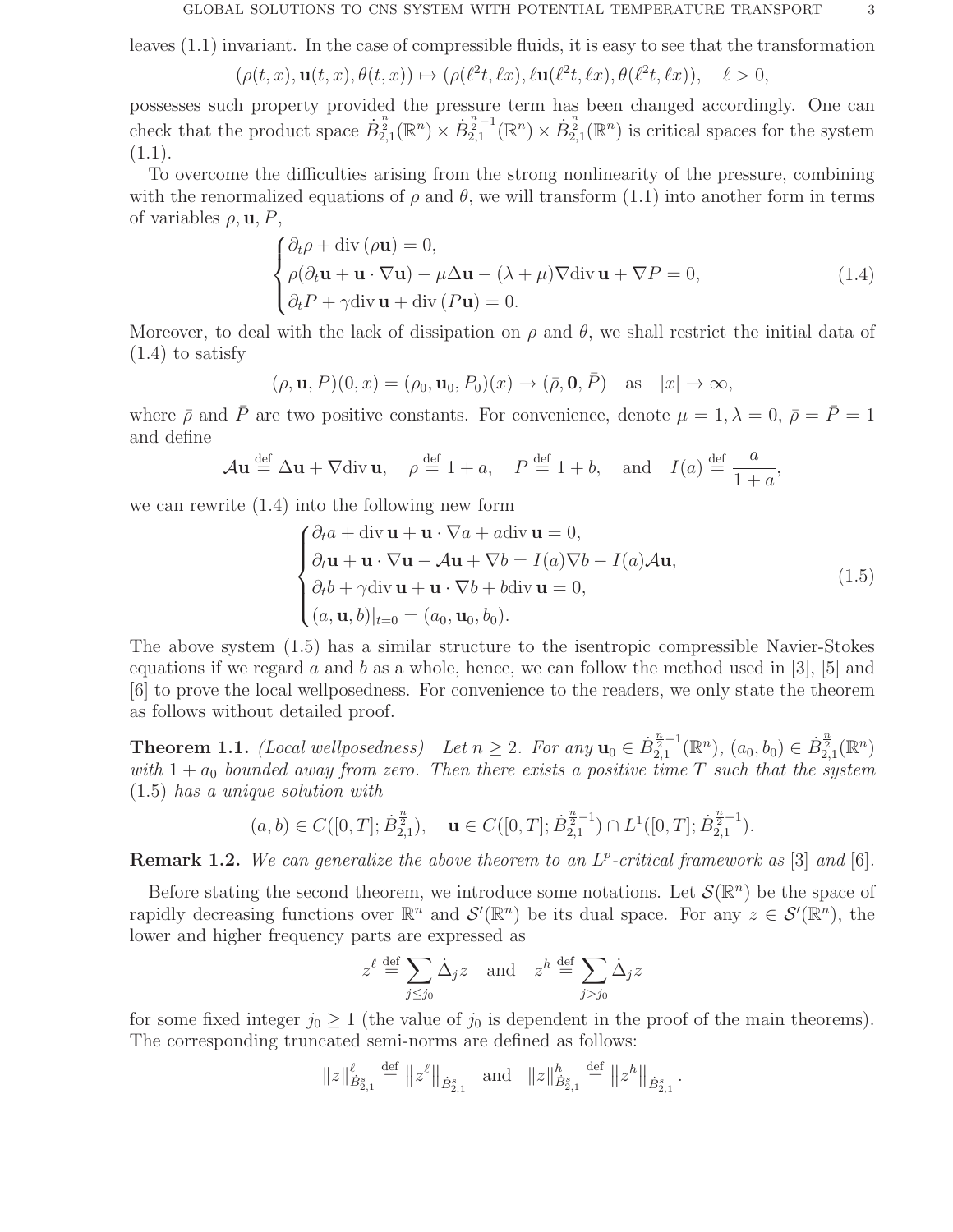The second main result of the paper is stated as follows.

**Theorem 1.3.** (Global well-posedness) Let  $n \geq 2$ . For any  $(a_0^{\ell}, \mathbf{u}_0, b_0^{\ell}) \in \dot{B}_{2,1}^{\frac{n}{2}-1}$  $a_{2,1}^{\frac{m}{2}-1}(\mathbb{R}^n)$ , and  $(a_0^h, b_0^h) \in \dot{B}_{2,1}^{\frac{n}{2}}(\mathbb{R}^n)$ . There exists a positive constant  $c_0$  such that if,

$$
\left\| (a_0^{\ell}, \mathbf{u}_0, b_0^{\ell}) \right\|_{\dot{B}_{2,1}^{\frac{n}{2}-1}} + \left\| (a_0^h, b_0^h) \right\|_{\dot{B}_{2,1}^{\frac{n}{2}}} \le c_0,
$$
\n(1.6)

then the system  $(1.5)$  has a unique global solution  $(a, \mathbf{u}, b)$  so that

$$
a^{\ell} \in C_b(\mathbb{R}^+; \dot{B}_{2,1}^{\frac{n}{2}-1}), \quad a^h \in C_b(\mathbb{R}^+; \dot{B}_{2,1}^{\frac{n}{2}}),
$$
  

$$
b^h \in C_b(\mathbb{R}^+; \dot{B}_{2,1}^{\frac{n}{2}}) \cap L^1(\mathbb{R}^+; \dot{B}_{2,1}^{\frac{n}{2}}),
$$
  

$$
(b^{\ell}, \mathbf{u}) \in C_b(\mathbb{R}^+; \dot{B}_{2,1}^{\frac{n}{2}-1}) \cap L^1(\mathbb{R}^+; \dot{B}_{2,1}^{\frac{n}{2}+1}).
$$

Moreover, there exists some constant C such that

$$
\left\|(a^\ell,b^\ell,\mathbf{u})\right\|_{\widetilde{L}^\infty_t(\dot{B}_{2,1}^{\frac{n}{2}-1})}+\left\|(a^h,b^h)\right\|_{\widetilde{L}^\infty_t(\dot{B}_{2,1}^{\frac{n}{2}})}+\left\|(b^\ell,\mathbf{u})\right\|_{L^1_t(\dot{B}_{2,1}^{\frac{n}{2}+1})}+\left\|b^h\right\|_{L^1_t(\dot{B}_{2,1}^{\frac{n}{2}})}\leq Cc_0.
$$

**Remark 1.4.** Due to lack of dissipation of the density, it may be a challenge to generalize the above theorem to more general Besov spaces related to the  $L^p$  with  $p \neq 2$ .

Strategy of the proof of Theorem 1.3. Now let us outline the main points of the study and explain some of the major difficulties and techniques presented in this article. By the continuity argument, the existence of the global solutions can be proven by combining the local existence and the a priori estimates. The local well-posedness can be proven by the standard compact argument as [5]. The key point is to obtain the a priori estimates of the strong solutions. More specifically, since the dissipative variables b and **u** satisfy  $(1.5)<sub>1</sub>$  and  $(1.5)<sub>2</sub>$  whose linear parts possess the same structure as that of the compressible isentropic Navier-Stokes equations  $(1.3)$ , the uniform bound of b, **u** can be established by a direct energy method as in [3]–[5]. Due to the appearance of the non-dissipative variable  $a$ , the main difficulty lies in how to enclose the energy estimates of the variable a. Different from the isentropic compressible Navier-Stokes equations (1.3), the density function a possesses neither smoothing effect in the low frequency nor damping effect in the high frequency. Moreover, we even cannot directly control the low frequency part of a in the spaces  $\dot{B}_{2,1}^{\frac{\hbar}{2}-1}(\mathbb{R}^n)$  as the linear term div u appeared in the first equation of (1.5). This leads to the loss of control for the nonlinear terms  $I(a)\nabla b$  and  $I(a)$ **Au**. To overcome this difficulty, we need to introduce a combination function  $\varphi \stackrel{\text{def}}{=} \gamma a - b$  to annihilate the liner term div u. Exploiting some delicate energy estimates, we can first get the bound of  $\|\varphi^{\ell}\|_{\widetilde{L}^{\infty}_{t}(\dot{B}^{\frac{n}{2}-1}_{2,1})}$  and then obtain the control of  $\|b^{\ell}\|_{\widetilde{L}^{\infty}_{t}(\dot{B}^{\frac{n}{2}-1}_{2,1})}$ , which further implies the bound of  $||a^{\ell}||_{\widetilde{L}^{\infty}_{t}(\dot{B}^{\frac{n}{2}-1}_{2,1})}$ . This enables us to obtain the energy estimates of the non-dissipative variable a and thus to prove the global wellposedness.

The rest of this paper is arranged as follows. In the second section, we recall some basic facts about Littlewood-Paley theory. In the third section, we use four subsections to prove Theorem 1.3. In the first subsection, we obtain the estimates of  $\mathbb{P}u$ . In the second and third subsections, we obtain the estimates of compressible part of  $(a, b, \mathbb{Q}u)$  in the low frequency and high frequency, respectively. In the last subsection, we use the continuity argument to close the energy estimates and thus complete the proof of Theorem 1.3.

Let us introduce some notations. For two operators A and B, we denote  $[A, B] = AB - BA$ , the commutator between A and B. The letter C stands for a generic constant whose meaning is clear from the context. We denote  $\langle a, b \rangle$  the  $L^2(\mathbb{R}^n)$  inner product of a and b and write  $a \lesssim b$ instead of  $a \leq Cb$ . Given a Banach space X, we shall denote  $\|(a, b)\|_X = \|a\|_X + \|b\|_X$ .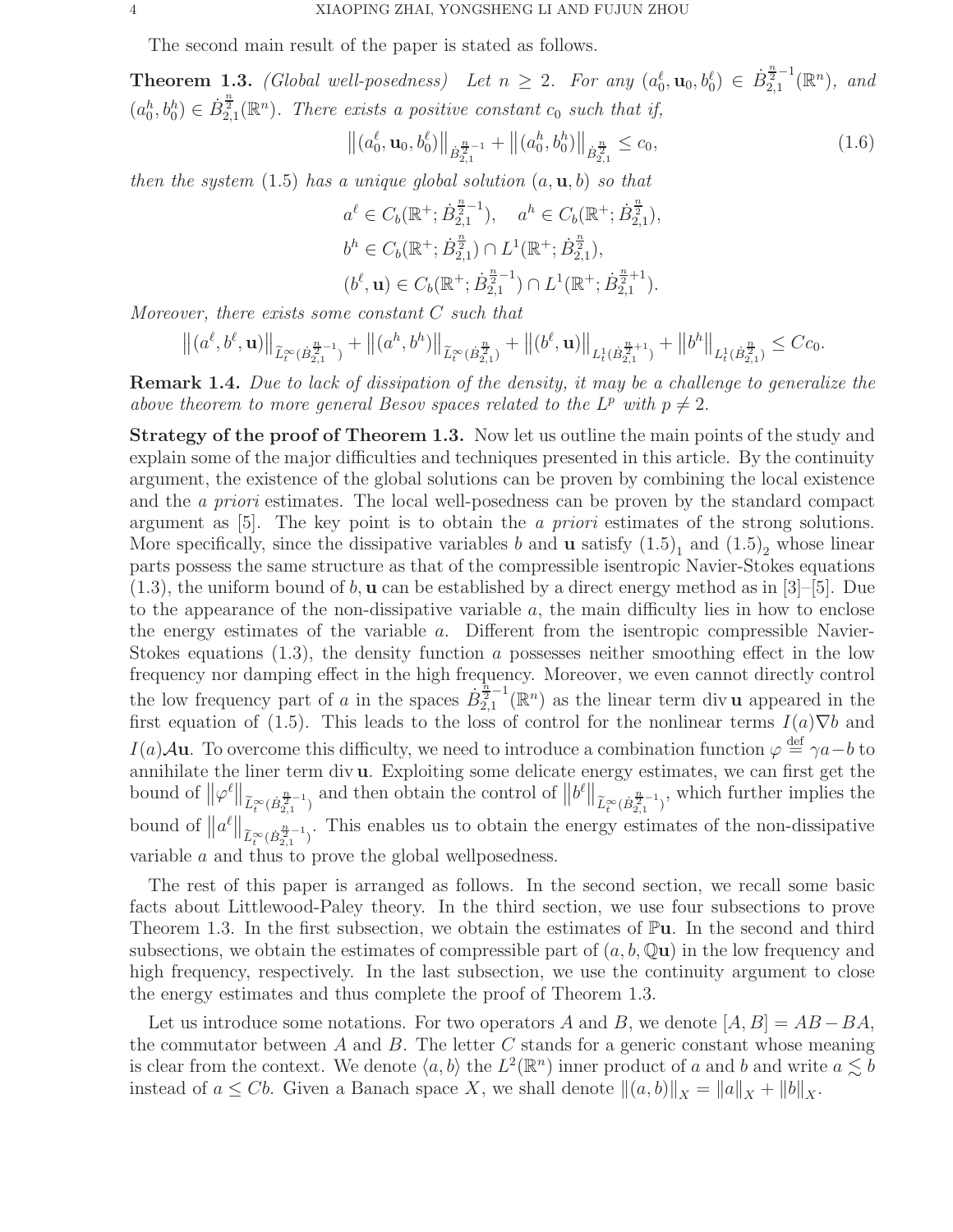### 2. Preliminaries

For readers' convenience, in this section, we list some basic knowledge on Littlewood-Paley theory. The Littlewood-Paley decomposition plays a central role in our analysis. To define it, fix some smooth radial non increasing function  $\chi$  supported in the ball  $B(0, \frac{4}{3})$  $(\frac{4}{3})$  of  $\mathbb{R}^n$ , and with value 1 on, say,  $B(0, \frac{3}{4})$  $\frac{3}{4}$ ), then set  $\psi(\xi) = \chi(\frac{\xi}{2})$  $(\frac{\xi}{2}) - \chi(\xi)$ . We have

$$
\sum_{j\in\mathbb{Z}} \psi(2^{-j}\cdot) = 1 \text{ in } \mathbb{R}^n \setminus \{0\} \text{ and } \text{Supp}\,\psi \subset \left\{\xi \in \mathbb{R}^n : \frac{3}{4} \leq |\xi| \leq \frac{8}{3}\right\}.
$$

The homogeneous dyadic blocks  $\dot{\Delta}_j$  are defined on tempered distributions by

$$
\dot{\Delta}_j u \stackrel{\text{def}}{=} \psi(2^{-j}D)u \stackrel{\text{def}}{=} \mathcal{F}^{-1}(\psi(2^{-j} \cdot)\mathcal{F}u).
$$

Let us remark that, for any homogeneous function  $A$  of order 0 smooth outside 0, we have

$$
\forall p \in [1, \infty], \qquad \left\| \dot{\Delta}_j(A(D)u) \right\|_{L^p} \le C \left\| \dot{\Delta}_j u \right\|_{L^p}
$$

**Definition 2.1.** Let p, r be in  $[1, +\infty]$  and s in  $\mathbb{R}$ ,  $u \in \mathcal{S}'(\mathbb{R}^n)$ . We define the Besov norm by

.

$$
||u||_{\dot{B}_{p,r}^s} \stackrel{\text{def}}{=} ||(2^{js} || \dot{\Delta}_j u ||_{L^p})_j||_{\ell^r(\mathbb{Z})}.
$$

We then define the spaces  $\dot{B}_{p,r}^s \stackrel{\text{def}}{=} \left\{ u \in \mathcal{S}'_h(\mathbb{R}^n), \left| ||u||_{\dot{B}_{p,r}^s} < \infty \right. \right\}$ , where  $u \in \mathcal{S}'_h(\mathbb{R}^n)$  means that  $u \in \mathcal{S}'(\mathbb{R}^n)$  and  $\lim_{j\to -\infty} \left\|\dot{S}_j u\right\|_{L^{\infty}} = 0$  (see Definition 1.26 of [1]).

When employing parabolic estimates in Besov spaces, it is somehow natural to take the time-Lebesgue norm before performing the summation for computing the Besov norm. So we next introduce the following Besov-Chemin-Lerner space  $\widetilde{L}^q_T(\dot{B}^s_{p,r})$  (see [1]):

$$
\widetilde{L}^q_T(\dot{B}^s_{p,r}) = \left\{ u \in (0,+\infty) \times \mathcal{S}'_h(\mathbb{R}^n) : ||u||_{\widetilde{L}^q_T(\dot{B}^s_{p,r})} < +\infty \right\},\,
$$

where where

$$
||u||_{\widetilde{L}^q_T(\dot{B}_{p,r}^s)} \stackrel{\text{def}}{=} ||2^{ks}||\dot{\Delta}_k u(t)||_{L^q(0,T;L^p)}||_{\ell^r}.
$$

The index T will be omitted if  $T = +\infty$  and we shall denote by  $\tilde{C}_b([0,T]; \dot{B}_{p,r}^s)$  the subset of functions of  $\widetilde{L}_T^{\infty}(\dot{B}_{p,r}^s)$  which are also continuous from  $[0,T]$  to  $\dot{B}_{p,r}^s$ .

The following Bernstein's lemma will be repeatedly used throughout this paper.

**Lemma 2.2.** Let B be a ball and C a ring of  $\mathbb{R}^n$ . A constant C exists so that for any positive real number  $\lambda$ , any non-negative integer k, any smooth homogeneous function  $\sigma$  of degree m, and any couple of real numbers  $(p, q)$  with  $1 \leq p \leq q \leq \infty$ , there hold

$$
\operatorname{Supp}\hat{u}\subset\lambda\mathcal{B}\Rightarrow\sup_{|\alpha|=k}\|\partial^{\alpha}u\|_{L^{q}}\leq C^{k+1}\lambda^{k+n(\frac{1}{p}-\frac{1}{q})}\|u\|_{L^{p}},
$$
  

$$
\operatorname{Supp}\hat{u}\subset\lambda\mathcal{C}\Rightarrow C^{-k-1}\lambda^{k}\|u\|_{L^{p}}\leq\sup_{|\alpha|=k}\|\partial^{\alpha}u\|_{L^{p}}\leq C^{k+1}\lambda^{k}\|u\|_{L^{p}},
$$
  

$$
\operatorname{Supp}\hat{u}\subset\lambda\mathcal{C}\Rightarrow\|\sigma(D)u\|_{L^{q}}\leq C_{\sigma,m}\lambda^{m+n(\frac{1}{p}-\frac{1}{q})}\|u\|_{L^{p}}.
$$

Next, we give the important product acts on Besov spaces.

**Lemma 2.3.** ([5]) Let  $s_1 \leq \frac{n}{2}$  $\frac{n}{2}, s_2 \leq \frac{n}{2}$  $\frac{n}{2}$  and  $s_1 + s_2 > 0$ . For any  $u \in \dot{B}_{2,1}^{s_1}$  $\mathcal{L}_{2,1}^{s_1}(\mathbb{R}^n), v \in \dot{B}_{2,1}^{s_2}$  $_{2,1}^{s_2}(\mathbb{R}^n)$ , we have

$$
||uv||_{\dot{B}_{2,1}^{s_1+s_2-\frac{n}{2}}}\lesssim ||u||_{\dot{B}_{2,1}^{s_1}}\,||v||_{\dot{B}_{2,1}^{s_2}}\,.
$$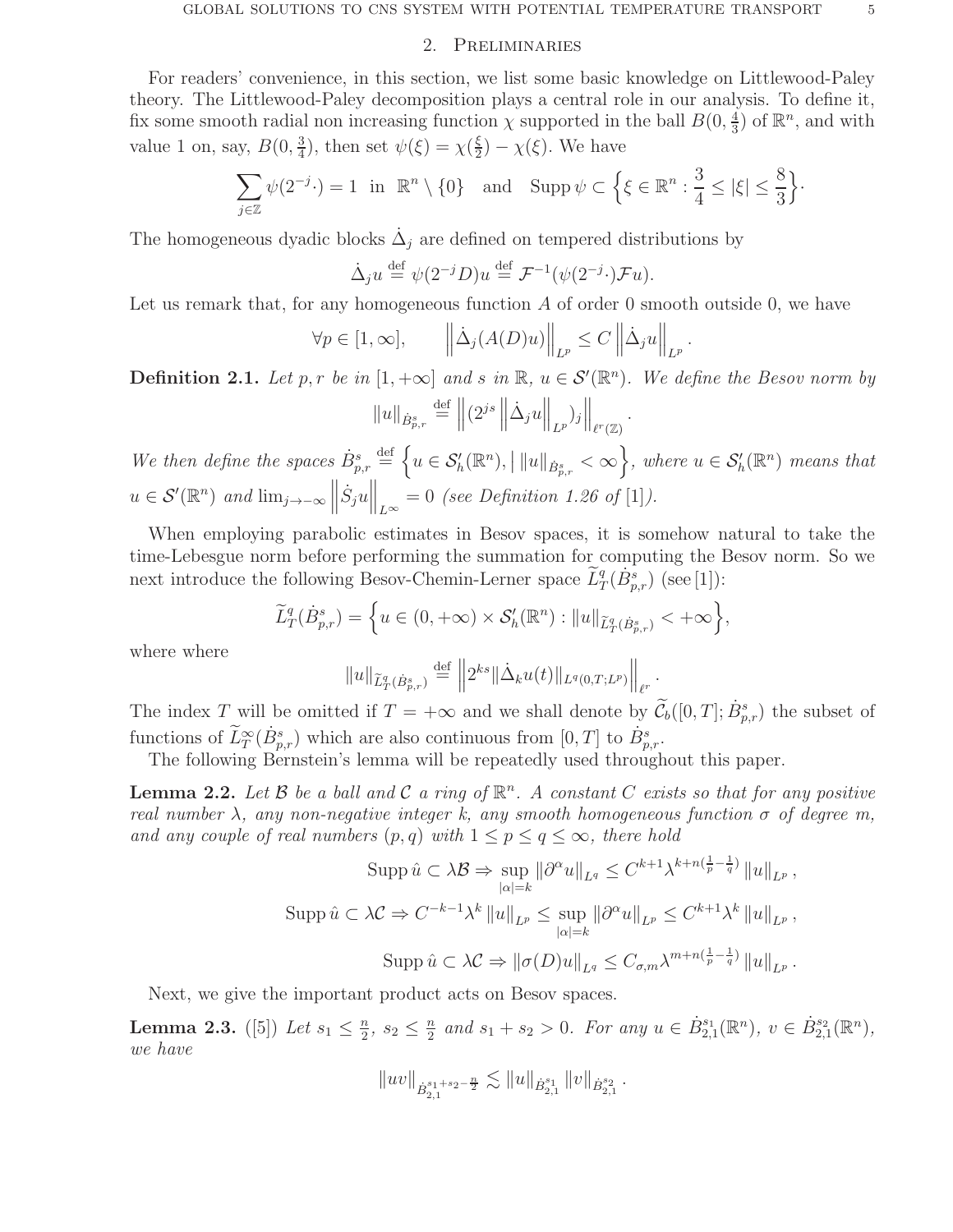Lemma 2.4. (Lemma 2.100 in [1]) Let  $-1 - \frac{n}{2} < s \leq 1 + \frac{n}{2}$ ,  $v \in \dot{B}_{2,1}^s(\mathbb{R}^n)$  and  $u \in \dot{B}_{2,1}^{\frac{n}{2}+1}(\mathbb{R}^n)$ with div  $u = 0$ . Then there holds

$$
\left\| [\dot{\Delta}_j, u \cdot \nabla] v \right\|_{L^2} \lesssim d_j 2^{-js} \, \|\nabla u\|_{\dot{B}_{2,1}^{\frac{n}{2}}} \, \|v\|_{\dot{B}_{2,1}^s} \, .
$$

**Lemma 2.5.** ([1]) Let G with  $G(0) = 0$  be a smooth function defined on an open interval I of R containing 0. Then the following estimates

$$
||G(a)||_{\dot{B}^s_{2,1}} \lesssim ||a||_{\dot{B}^s_{2,1}} \quad \text{and} \quad ||G(a)||_{\tilde{L}^q_T(\dot{B}^s_{2,1})} \lesssim ||a||_{\tilde{L}^q_T(\dot{B}^s_{2,1})}
$$

hold true for  $s > 0$ ,  $1 \le q \le \infty$  and a valued in a bounded interval  $J \subset I$ .

**Lemma 2.6** ([1]). Let  $\sigma \in \mathbb{R}$ ,  $T > 0$ , and  $1 \leq q_2 \leq q_1 \leq \infty$ . Let u satisfy the heat equation

$$
\partial_t u - \Delta u = f, \quad u_{|t=0} = u_0.
$$

Then there holds the following a priori estimate

$$
||u||_{\widetilde{L}_T^{q_1}(\dot{B}_{2,1}^{\sigma+\frac{2}{q_1}})} \lesssim ||u_0||_{\dot{B}_{2,1}^{\sigma}} + ||f||_{\widetilde{L}_T^{q_2}(\dot{B}_{2,1}^{\sigma-2+\frac{2}{q_2}})}.
$$

## 3. Proof of Theorem 1.3

In this section, we complete the proof of Theorem 1.3 by the following four subsections.

3.1. Estimates for incompressible part of the velocity  $\mathbb{P}u$ . First, we apply the operator  $\mathbb P$  to the second equation of  $(1.5)$  to get

$$
\partial_t \mathbb{P} \mathbf{u} - \Delta \mathbb{P} \mathbf{u} = -\mathbb{P}(\mathbf{u} \cdot \nabla \mathbf{u}) + \mathbb{P}(I(a)\nabla b - I(a)\mathcal{A}\mathbf{u}).
$$

By Lemma 2.6, there holds

$$
\|\mathbb{P} \mathbf{u}\|_{\widetilde{L}^{\infty}_{t}(\dot{B}_{2,1}^{\frac{n}{2}-1})} + \|\mathbb{P} \mathbf{u}\|_{L^{1}_{t}(\dot{B}_{2,1}^{\frac{n}{2}+1})} \lesssim \|\mathbb{P} \mathbf{u}_{0}\|_{\dot{B}_{2,1}^{\frac{n}{2}-1}} + \|\mathbf{u} \cdot \nabla \mathbf{u}\|_{L^{1}_{t}(\dot{B}_{2,1}^{\frac{n}{2}-1})} + \|I(a)\mathcal{A}\mathbf{u}\|_{L^{1}_{t}(\dot{B}_{2,1}^{\frac{n}{2}-1})}.
$$
 (3.1)

3.2. Estimates for the low frequency part of  $(a, b, Qu)$ . We cannot use directly the equation of a to obtain  $||a^{\ell}||_{\widetilde{L}^{\infty}_{t}(\dot{B}^{\frac{n}{2}-1}_{2,1})}$  $\frac{n}{2^{n-1}}$  as there is no control  $\left\|\text{div } {\bf u}^{\ell}\right\|_{L^1_t(\dot{B}_{2,1}^{\frac{n}{2}-1})}$  $\frac{n}{2},\frac{n}{2}$ . Here, we introduce an unknown good function

$$
\varphi \stackrel{\text{def}}{=} \gamma a - b
$$

to overcome the difficulty.

It's straightforward to deduce from  $(1.5)$  that  $\varphi$  satisfies

$$
\partial_t \varphi + \mathbf{u} \cdot \nabla \varphi + \varphi \text{div } \mathbf{u} = 0. \tag{3.2}
$$

Applying  $\dot{\Delta}_j$  to both hand side of (3.2) and using a commutator's argument give rise to

$$
\partial_t \dot{\Delta}_j \varphi + \mathbf{u} \cdot \nabla \dot{\Delta}_j \varphi + [\dot{\Delta}_j, \mathbf{u} \cdot \nabla] \varphi + \dot{\Delta}_j (\varphi \operatorname{div} \mathbf{u}) = 0.
$$

A standard energy argument leads to

$$
\|\varphi^{\ell}\|_{\widetilde{L}^{\infty}_{t}(\dot{B}_{2,1}^{\frac{n}{2}-1})} \lesssim \|\varphi^{\ell}_{0}\|_{\dot{B}_{2,1}^{\frac{n}{2}-1}} + \int_{0}^{t} (\|\varphi^{\ell}\|_{\dot{B}_{2,1}^{\frac{n}{2}-1}} + \|\varphi^{h}\|_{\dot{B}_{2,1}^{\frac{n}{2}-1}}) \|\mathbf{u}\|_{\dot{B}_{2,1}^{\frac{n}{2}+1}} ds
$$
  
\n
$$
\lesssim \|\varphi^{\ell}_{0}\|_{\dot{B}_{2,1}^{\frac{n}{2}-1}} + \int_{0}^{t} (\|\varphi^{\ell}\|_{\dot{B}_{2,1}^{\frac{n}{2}-1}} + \|(\gamma a - b)^{h}\|_{\dot{B}_{2,1}^{\frac{n}{2}}}) \|\mathbf{u}\|_{\dot{B}_{2,1}^{\frac{n}{2}+1}} ds
$$
  
\n
$$
\lesssim \|\varphi^{\ell}_{0}\|_{\dot{B}_{2,1}^{\frac{n}{2}-1}} + \int_{0}^{t} (\|\varphi^{\ell}\|_{\dot{B}_{2,1}^{\frac{n}{2}-1}} + \|(\gamma a^{h}, b^{h})\|_{\dot{B}_{2,1}^{\frac{n}{2}}}) \|\mathbf{u}\|_{\dot{B}_{2,1}^{\frac{n}{2}+1}} ds.
$$
\n(3.3)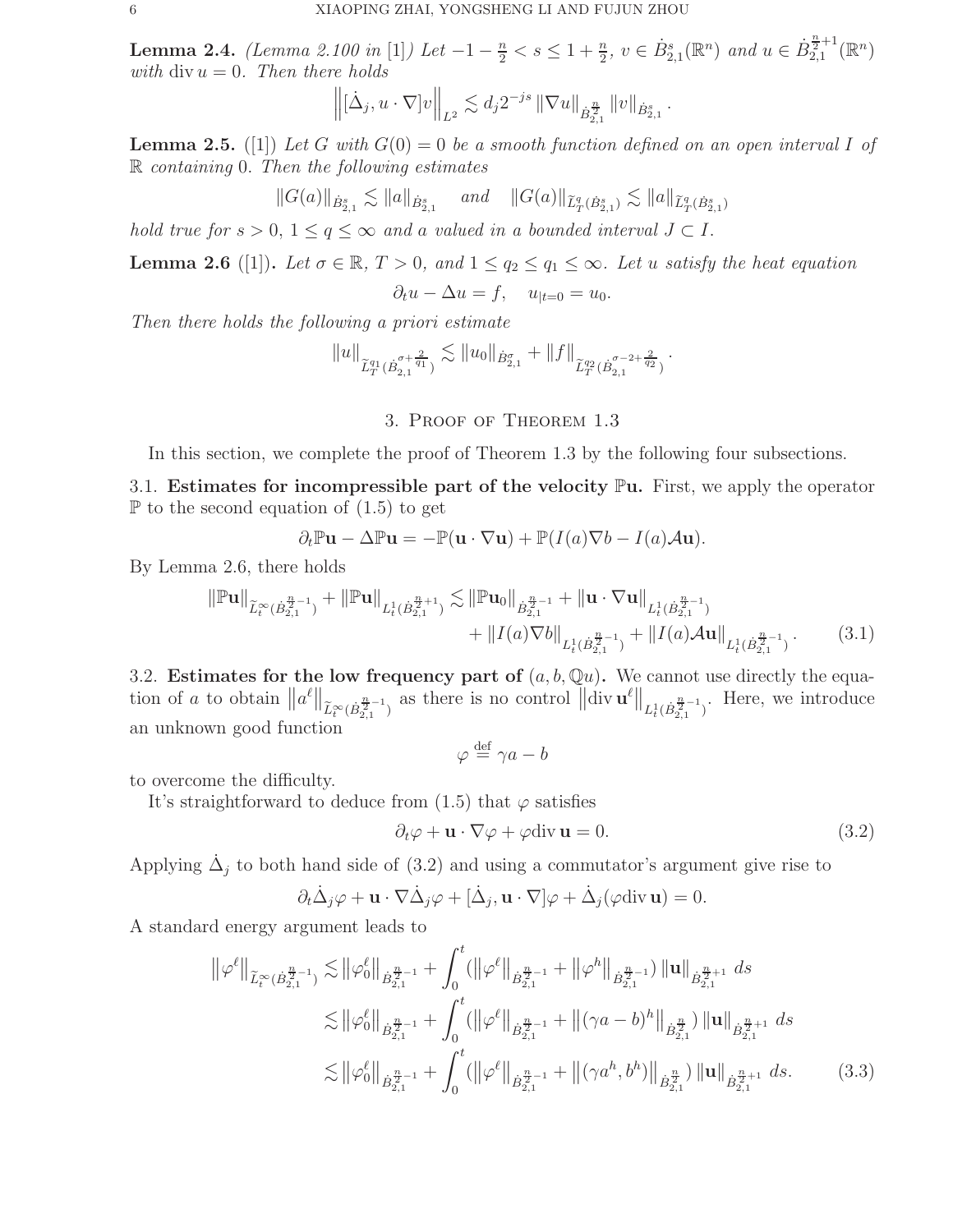For studying the coupling between b and Qu, it is convenient to set  $\mathbf{v} = \Lambda^{-1}$ div u (with  $\Lambda^s z \stackrel{\text{def}}{=} \mathcal{F}^{-1}(|\xi|^s \mathcal{F}z)(s \in \mathbb{R})$ , keeping in mind that, bounding **v** or Q**u** is equivalent, as one can go from  $\bf{v}$  to  $\bf{Qu}$  or from  $\bf{Qu}$  to  $\bf{v}$  by means of a 0 order homogeneous Fourier multiplier. Now, one can infer from (1.5) that

$$
\begin{cases} \partial_t b + \gamma \operatorname{div} \mathbf{u} + \mathbf{u} \cdot \nabla b + b \operatorname{div} \mathbf{u} = 0, \\ \partial_t \mathbf{u} + \mathbf{u} \cdot \nabla \mathbf{u} - A \mathbf{u} + \nabla b = \mathbf{F}(a, \mathbf{u}, b), \\ (b, \mathbf{u})|_{t=0} = (b_0, \mathbf{u}_0), \end{cases}
$$
(3.4)

with  $\mathbf{F}(a, \mathbf{u}, b) \stackrel{\text{def}}{=} I(a)\nabla b - I(a)\mathcal{A}\mathbf{u}.$ 

The estimates on the dissipation of  $b$ ,  $\mathbb{Q}u$  in the low frequency part are presented in the following lemma.

**Lemma 3.1.** Under the assumption of Theorem 1.3, we have

$$
\| (b^{\ell}, \mathbb{Q} \mathbf{u}^{\ell}) \|_{\widetilde{L}^{\infty}_{t}(\dot{B}_{2,1}^{\frac{n}{2}-1})} + \| (b^{\ell}, \mathbb{Q} \mathbf{u}^{\ell}) \|_{L^{1}_{t}(\dot{B}_{2,1}^{\frac{n}{2}+1})} \n\lesssim \| (b^{\ell}_{0}, \mathbf{u}^{\ell}_{0} \|_{\dot{B}_{2,1}^{\frac{n}{2}-1}} + \| \text{div} (b\mathbf{u}) \|_{L^{1}_{t}(\dot{B}_{2,1}^{\frac{n}{2}-1})} + \| \mathbf{u} \cdot \nabla \mathbf{u} \|_{L^{1}_{t}(\dot{B}_{2,1}^{\frac{n}{2}-1})} + \| \mathbf{F}(a, \mathbf{u}, b) \|_{L^{1}_{t}(\dot{B}_{2,1}^{\frac{n}{2}-1})}. \tag{3.5}
$$

*Proof.* The linear equation of  $b$ ,  $\bf{u}$  coincides with the compressible Navier-Stokes equations, hence, we can follow the method used in [5] to get the desired estimates. Here, we sketch its proof for readers' convenience. We first write

$$
\begin{cases} \partial_t b + \gamma \Lambda \mathbf{v} = f_1, \\ \partial_t \mathbf{v} - 2\Delta \mathbf{v} - \Lambda b = f_2, \end{cases}
$$
 (3.6)

with

$$
f_1 \stackrel{\text{def}}{=} -\text{div}(b\mathbf{u}), \quad f_2 \stackrel{\text{def}}{=} \Lambda^{-1} \text{div} \left( -(\mathbf{u} \cdot \nabla \mathbf{u}) + \mathbf{F}(a, \mathbf{u}, b) \right). \tag{3.7}
$$

Let  $k_0$  be some integer, and  $z^{\ell} \stackrel{\text{def}}{=} \dot{S}_{k_0} z$ . Denote  $f_k = \dot{\Delta}_k f$ , applying the operator  $\dot{\Delta}_k S_{k_0}$  to the equations in (3.6), then multiplying  $(3.6)_1$  by  $b_k^{\ell}$ ,  $(3.6)_2$  by  $\mathbf{v}_k^{\ell}$ , respectively, we can get

$$
\frac{1}{2}\frac{d}{dt}(\left\|b_k^{\ell}\right\|_{L^2}^2 + \gamma \left\|\mathbf{v}_k^{\ell}\right\|_{L^2}^2) + 2\gamma \left\|\Lambda \mathbf{v}_k^{\ell}\right\|_{L^2}^2 = \left\langle (f_1)_k^{\ell}, b_k^{\ell}\right\rangle + \left\langle (f_2)_k^{\ell}, \gamma \mathbf{v}_k^{\ell}\right\rangle. \tag{3.8}
$$

To capture the dissipation of  $b$ , we have to consider the time derivative of the mixed terms involved in  $\langle \mathbf{v}_k^{\ell}, \Lambda b_k^{\ell} \rangle$ :

$$
-\frac{1}{2}\frac{d}{dt}\langle \mathbf{v}_k^{\ell}, \Lambda b_k^{\ell} \rangle + \frac{1}{2} \left\| \Lambda b_k^{\ell} \right\|_{L^2}^2 - \frac{\gamma}{2} \left\| \Lambda \mathbf{v}_k^{\ell} \right\|_{L^2}^2 = -\langle \Delta \mathbf{v}_k^{\ell}, \Lambda b_k^{\ell} \rangle - \frac{1}{2} \langle (f_2)_k^{\ell}, \Lambda b_k^{\ell} \rangle. \tag{3.9}
$$

To eliminate the highest order term appeared on the right hand side of (3.9), we next want an estimate for  $\left\|\Lambda b_{k}^{\ell}\right\|_{L}^{2}$  $_{L^2}^2$ . From (3.6), we have

$$
\partial_t \Lambda b_k^{\ell} + \gamma \Lambda^2 \mathbf{v}_k^{\ell} = \Lambda (f_1)_k^{\ell}.
$$

Testing that equation by  $\Lambda b_k^{\ell}$  yields

$$
\frac{1}{2\gamma}\frac{d}{dt}\left\|\Lambda b_k^{\ell}\right\|_{L^2}^2 = \left\langle \Delta \mathbf{v}_k^{\ell}, \Lambda b_k^{\ell} \right\rangle + \frac{1}{\gamma} \left\langle (f_1)_k^{\ell}, \Lambda^2 b_k^{\ell} \right\rangle. \tag{3.10}
$$

Denote

$$
\mathcal{L}_k^2 \stackrel{\text{def}}{=} \left\| b_k^{\ell} \right\|_{L^2}^2 + \gamma \left\| \mathbf{v}_k^{\ell} \right\|_{L^2}^2 + \frac{1}{\gamma} \left\| \Lambda b_k^{\ell} \right\|_{L^2}^2 - \left\langle \mathbf{v}_k^{\ell}, \Lambda b_k^{\ell} \right\rangle.
$$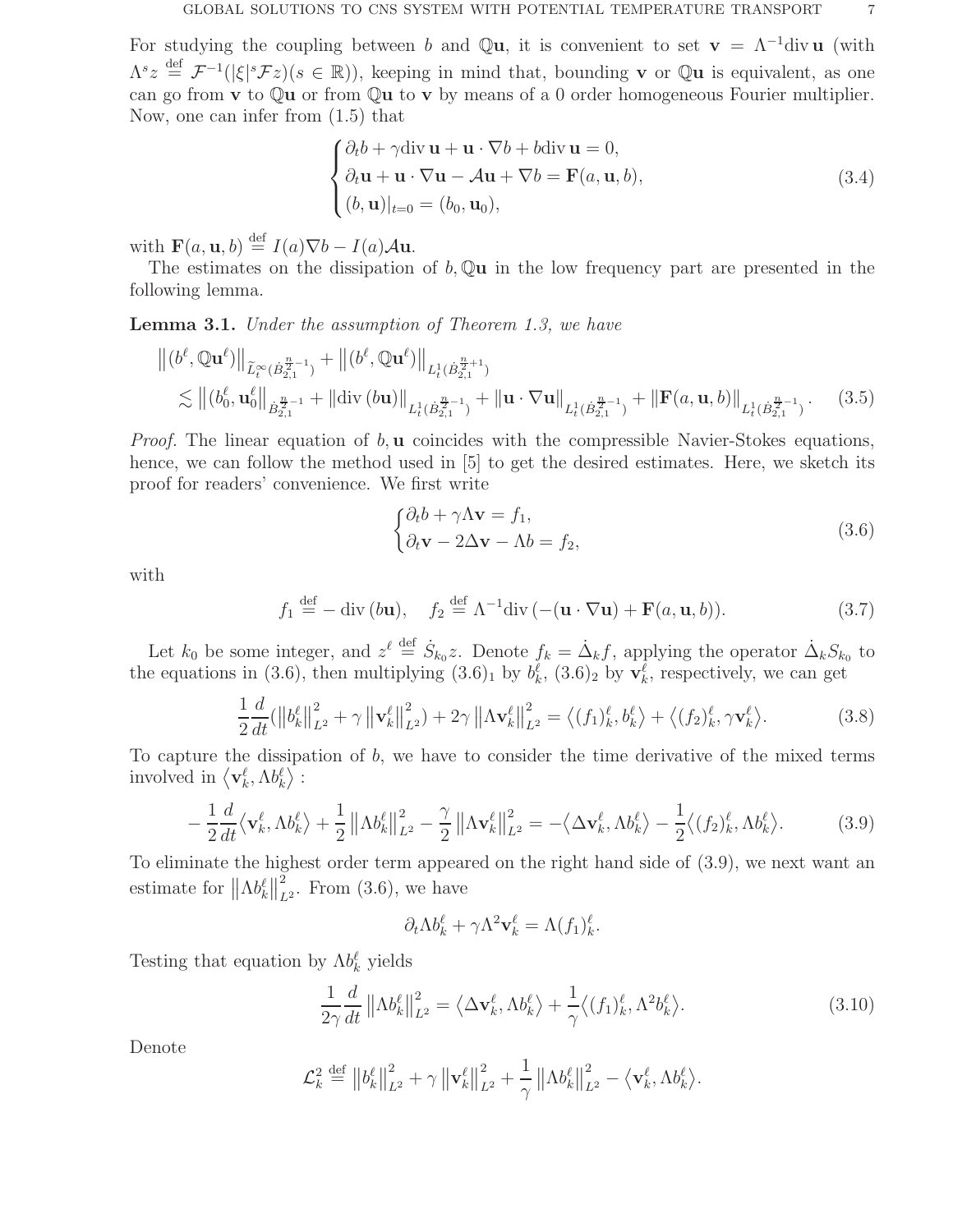Summing up  $(3.8)$ ,  $(3.9)$ , and  $(3.10)$ , we obtain

$$
\frac{1}{2}\frac{d}{dt}\mathcal{L}_k^2 + \frac{3\gamma}{2} \left\| \Lambda \mathbf{v}_k^{\ell} \right\|_{L^2}^2 + \frac{1}{2} \left\| \Lambda b_k^{\ell} \right\|_{L^2}^2 = \left\langle (f_2)_{k}^{\ell}, \gamma \mathbf{v}_k^{\ell} \right\rangle - \frac{1}{2} \left\langle (f_2)_{k}^{\ell}, \Lambda b_k^{\ell} \right\rangle + \frac{1}{\gamma} \left\langle (f_1)_{k}^{\ell}, \Lambda^2 b_k^{\ell} \right\rangle.
$$

It's straightforward to deduce from the low-frequency cut-off and Young inequality that

$$
\mathcal{L}_k^2 \approx \left\| (b_k^{\ell}, \gamma \mathbf{v}_k^{\ell}, \frac{1}{\gamma} \Lambda b_k^{\ell}) \right\|_{L^2}^2 \approx \left\| (b_k^{\ell}, \gamma \mathbf{v}_k^{\ell}) \right\|_{L^2}^2,
$$

which leads to

$$
\frac{1}{2}\frac{d}{dt}\mathcal{L}_k^2 + 2^{2k}\mathcal{L}_k^2 \lesssim ||((f_1)_k^\ell, (f_2)_k^\ell)||_{L^2}\mathcal{L}_k. \tag{3.11}
$$

Multiplying the above inequality by  $2^{\left(\frac{n}{2}-1\right)j}/\mathcal{L}_k$  formally on both hand sides, and then integrating from 0 to t, summing up about  $j \leq j_0$ , we finally get that

$$
\left\| (b^{\ell}, \gamma \mathbf{v}^{\ell}) \right\|_{\widetilde{L}^{\infty}_{t}(\dot{B}_{2,1}^{\frac{n}{2}-1})} + \left\| (b^{\ell}, \gamma \mathbf{v}^{\ell}) \right\|_{L^{1}_{t}(\dot{B}_{2,1}^{\frac{n}{2}+1})} \lesssim \left\| (b^{\ell}_{0}, \gamma \mathbf{v}^{\ell}_{0}) \right\|_{\dot{B}_{2,1}^{\frac{n}{2}-1}} + \int_{0}^{t} \left\| \left( (f_{1})^{\ell}, (f_{2})^{\ell} \right) \right\|_{\dot{B}_{2,1}^{\frac{n}{2}-1}} ds. \tag{3.12}
$$

The combination of  $(3.12)$  and  $(3.7)$  implies  $(3.5)$ . This proves the lemma.

3.3. Estimates for the high frequency part of  $(a, b, Qu)$ . We first present the estimate of the high frequency part of a. Taking similar processes as the derivation of  $(3.3)$ , one can infer from the first equation of (1.5) that

$$
\|a^{h}\|_{\widetilde{L}^{\infty}_{t}(\dot{B}_{2,1}^{\frac{n}{2}})} \lesssim \|a_{0}^{h}\|_{\dot{B}_{2,1}^{\frac{n}{2}}} + \int_{0}^{t} \|u\|_{\dot{B}_{2,1}^{\frac{n}{2}+1}} ds + \int_{0}^{t} (\|a^{\ell}\|_{\dot{B}_{2,1}^{\frac{n}{2}-1}} + \|a^{h}\|_{\dot{B}_{2,1}^{\frac{n}{2}-1}}) \|u\|_{\dot{B}_{2,1}^{\frac{n}{2}+1}} ds \lesssim \|a_{0}^{h}\|_{\dot{B}_{2,1}^{\frac{n}{2}}} + \int_{0}^{t} \|u\|_{\dot{B}_{2,1}^{\frac{n}{2}+1}} ds + \int_{0}^{t} (\|\varphi^{\ell}\|_{\dot{B}_{2,1}^{\frac{n}{2}-1}} + \|b^{\ell}\|_{\dot{B}_{2,1}^{\frac{n}{2}-1}} + \|a^{h}\|_{\dot{B}_{2,1}^{\frac{n}{2}}}) \|u\|_{\dot{B}_{2,1}^{\frac{n}{2}+1}} ds.
$$
\n(3.13)

We next deal with the high frequency estimates of  $b$ , Qu. By using the operator Q, we infer from  $(1.5)$  that

$$
\begin{cases} \partial_t b + \gamma \operatorname{div} \mathbf{u} = -\operatorname{div} (b\mathbf{u}), \\ \partial_t Q \mathbf{u} - 2\Delta Q \mathbf{u} + \nabla b = -Q(\mathbf{u} \cdot \nabla \mathbf{u}) + Q \mathbf{F}(a, \mathbf{u}, b). \end{cases} (3.14)
$$

Subsequently, we perform the energy argument in terms of the effective velocity by following the approach used in [4], [7], and [16] that

$$
\mathbf{G} \stackrel{\text{def}}{=} \mathcal{Q}\mathbf{u} - \frac{1}{2}\Delta^{-1}\nabla b,\tag{3.15}
$$

then G satisfies

$$
\partial_t \mathbf{G} - 2\Delta \mathbf{G} = \gamma \mathbf{G} + \gamma \Delta^{-1} \nabla b + \mathcal{Q}(b\mathbf{u}) - \mathcal{Q}(\mathbf{u}, \nabla \mathbf{u}) + \mathcal{Q} \mathbf{F}(a, \mathbf{u}, b),
$$

Applying Lemma 2.6 for the high frequencies of G only, we get

$$
\|\mathbf{G}^{h}\|_{\widetilde{L}_{t}^{\infty}(\dot{B}_{2,1}^{\frac{n}{2}-1})} + \|\mathbf{G}^{h}\|_{L_{t}^{1}(\dot{B}_{2,1}^{\frac{n}{2}+1})}
$$
\n
$$
\lesssim \|\mathbf{G}_{0}^{h}\|_{\dot{B}_{2,1}^{\frac{n}{2}-1}} + \int_{0}^{t} \|\mathbf{G}^{h}\|_{\dot{B}_{2,1}^{\frac{n}{2}-1}} ds + \int_{0}^{t} \|(-\Delta)^{-1}\nabla b^{h}\|_{\dot{B}_{2,1}^{\frac{n}{2}-1}} ds
$$
\n
$$
+ \int_{0}^{t} \|\mathcal{Q}(b\mathbf{u})\|_{\dot{B}_{2,1}^{\frac{n}{2}-1}} ds + \int_{0}^{t} \|\mathcal{Q}(\mathbf{u}, \nabla \mathbf{u})\|_{\dot{B}_{2,1}^{\frac{n}{2}-1}} ds + \int_{0}^{t} \|\mathcal{Q}\mathbf{F}(a, \mathbf{u}, b)\|_{\dot{B}_{2,1}^{\frac{n}{2}-1}} ds. \quad (3.16)
$$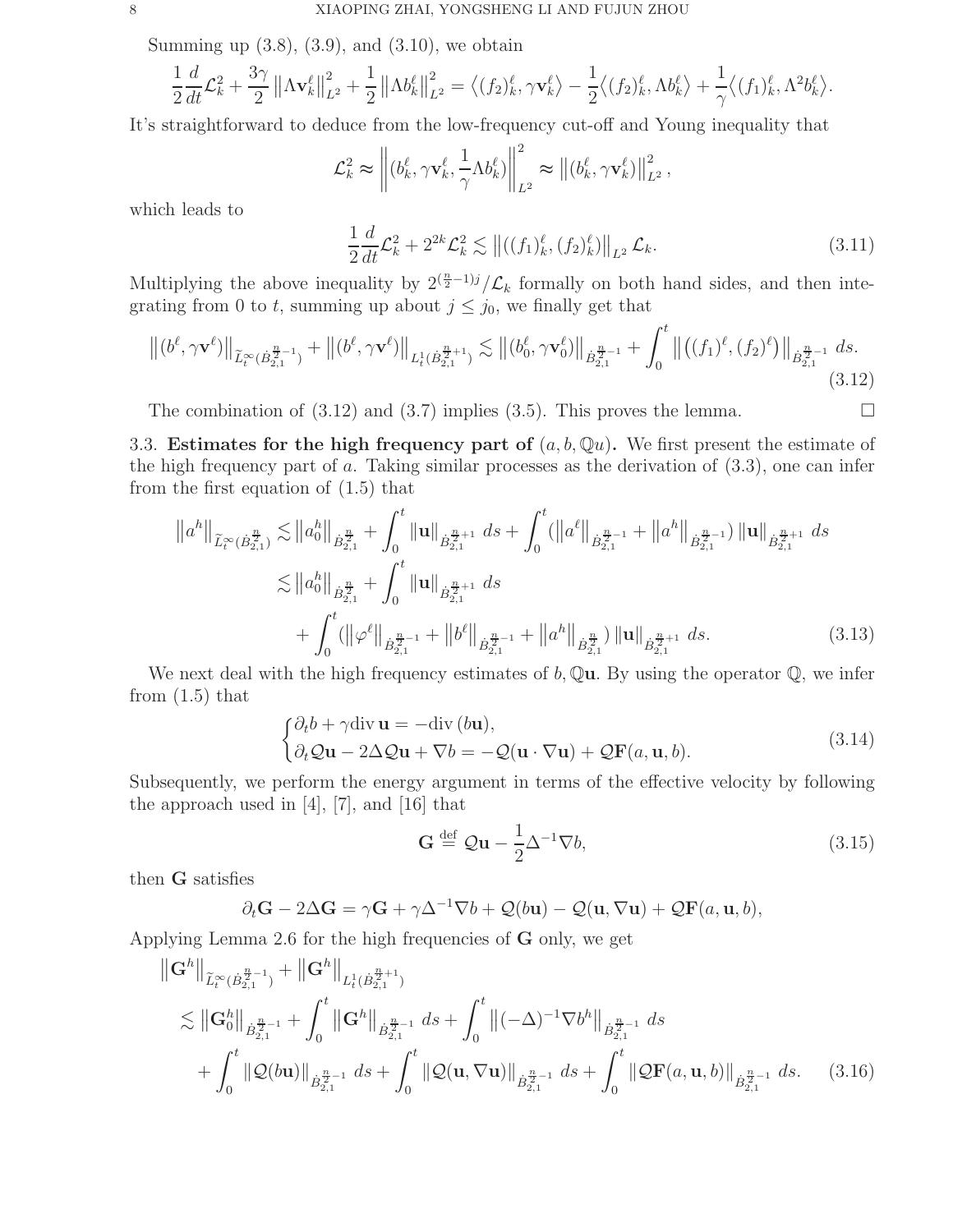The important point is that, owing to the high frequency cut-off at  $|\xi| \sim 2^{j_0}$ ,

$$
\left\| \mathbf{G}^h \right\|_{L^1_t(\dot{B}_{2,1}^{\frac{n}{2}-1})} \lesssim 2^{-2j_0} \left\| \mathbf{G}^h \right\|_{L^1_t(\dot{B}_{2,1}^{\frac{n}{2}+1})} \quad \text{and} \quad \left\| b^h \right\|_{L^1_t(\dot{B}_{2,1}^{\frac{n}{2}-2})} \lesssim 2^{-2j_0} \left\| b^h \right\|_{L^1_t(\dot{B}_{2,1}^{\frac{n}{2}})}.
$$

Hence, if  $j_0$  is large enough then the term  $\|\mathbf{G}^h\|_{L_t^1(B_{2,1}^{\frac{n}{2}-1})}$  may be absorbed in the right hand side.

In view of  $(3.15)$ , one can get the equation of b

$$
\partial_t b + \frac{\gamma}{2} b + \mathbf{u} \cdot \nabla b = -\gamma \operatorname{div} \mathbf{G} - b \operatorname{div} \mathbf{u}.
$$
 (3.17)

Applying  $\dot{\Delta}_j$  to both hand side of (3.17) and using a commutator's argument give rise to

$$
\partial_t \dot{\Delta}_j b + \gamma \dot{\Delta}_j b + \mathbf{u} \cdot \nabla \dot{\Delta}_j b = -[\dot{\Delta}_j, \mathbf{u} \cdot \nabla] b - \gamma \dot{\Delta}_j \operatorname{div} \mathbf{G} - \dot{\Delta}_j (b \operatorname{div} \mathbf{u}).
$$

A standard energy argument leads to

$$
\|\dot{\Delta}_j b(t)\|_{L^2} + \gamma \int_0^t \|\dot{\Delta}_j b\|_{L^2} ds
$$
  
\$\leq \|\dot{\Delta}\_j b\_0\|\_{L^2} + \int\_0^t \|\text{div}\,\mathbf{u}\|\_{L^\infty} \|\dot{\Delta}\_j b\|\_{L^2} ds\$  
\$+ \int\_0^t \|\text{[}\dot{\Delta}\_j, \mathbf{u} \cdot \nabla] b\|\_{L^2} ds + \int\_0^t \|\text{div}\,\mathbf{G}\|\_{L^2} ds + \int\_0^t \|\dot{\Delta}\_j (b \text{div}\,\mathbf{u})\|\_{L^2} ds\$

from which and Lemma 2.4 we can further get

$$
\left\|b^{h}\right\|_{\widetilde{L}^{\infty}_{t}(\dot{B}_{2,1}^{\frac{n}{2}})} + \gamma \left\|b^{h}\right\|_{L^{1}_{t}(\dot{B}_{2,1}^{\frac{n}{2}})} \lesssim \left\|b^{h}_{0}\right\|_{\dot{B}_{2,1}^{\frac{n}{2}}} + \gamma \int_{0}^{t} \left\|\mathbf{G}^{h}\right\|_{\dot{B}_{2,1}^{\frac{n}{2}+1}} ds + \int_{0}^{t} \left\|\nabla \mathbf{u}\right\|_{\dot{B}_{2,1}^{\frac{n}{2}}} \left\|b^{h}\right\|_{\dot{B}_{2,1}^{\frac{n}{2}}} ds. \tag{3.18}
$$

Multiplying by a suitable large constant on both hand side of (3.16) and then summing up the resultant and (3.18), we can infer that

$$
\|\mathbf{G}^{h}\|_{\widetilde{L}_{t}^{\infty}(\dot{B}_{2,1}^{\frac{n}{2}-1})} + \|b^{h}\|_{\widetilde{L}_{t}^{\infty}(\dot{B}_{2,1}^{\frac{n}{2}})} + \|\mathbf{G}^{h}\|_{L_{t}^{1}(\dot{B}_{2,1}^{\frac{n}{2}+1})} + \gamma \|b^{h}\|_{L_{t}^{1}(\dot{B}_{2,1}^{\frac{n}{2}})}
$$
  
\n
$$
\lesssim \|\mathbf{G}_{0}^{h}\|_{\dot{B}_{2,1}^{\frac{n}{2}-1}} + \|b_{0}^{h}\|_{\dot{B}_{2,1}^{\frac{n}{2}}} + \int_{0}^{t} \|\nabla \mathbf{u}\|_{\dot{B}_{2,1}^{\frac{n}{2}}} \|b\|_{\dot{B}_{2,1}^{\frac{n}{2}}} ds,
$$
  
\n
$$
+ \int_{0}^{t} (\|\mathbf{u} \cdot \nabla \mathbf{u}\|_{\dot{B}_{2,1}^{\frac{n}{2}-1}} + \|(\mathbf{b}\mathbf{u})^{h}\|_{\dot{B}_{2,1}^{\frac{n}{2}-1}}) ds + \int_{0}^{t} \|\mathbf{F}(a, \mathbf{u}, b)^{h}\|_{\dot{B}_{2,1}^{\frac{n}{2}-1}} ds.
$$
\n(3.19)

In view of  $G \stackrel{\text{def}}{=} Qu - \frac{1}{2}\Delta^{-1} \nabla b$  and the embedding relation in the high frequency, there holds  $\big\| \mathbb{Q} \mathbf{u}^h \big\|_{\widetilde{L}_t^\infty(\dot{B}_{2,1}^{\frac{n}{2}-1} }$  $\left\| \frac{n}{2^{-1}}\right\|_{\widetilde{L}^{\infty}_{t}(\dot{B}_{2,1}^{\frac{n}{2}-1})}$  $\frac{n}{2^{n-1}}$ <sub>1</sub> +  $||b^h||_{\widetilde{L}_t^{\infty}(\dot{B}_{2,1}^{\frac{n}{2}})}$ ,

$$
\left\|{\mathbb Q} {\mathbf u}^h\right\|_{L^1_t(\dot B^{p+1}_{2,1})}\lesssim \left\|{\mathbf G}^h\right\|_{L^1_t(\dot B^{p+1}_{2,1})}+\left\|b^h\right\|_{L^1_t(\dot B^{p}_{2,1})}.
$$

As a result, we can rewrite (3.19) into

$$
||b^{h}||_{\widetilde{L}_{t}^{\infty}(\dot{B}_{2,1}^{\frac{n}{2}})} + ||\mathbb{Q}u^{h}||_{\widetilde{L}_{t}^{\infty}(\dot{B}_{2,1}^{\frac{n}{2}-1})} + ||b^{h}||_{L_{t}^{1}(\dot{B}_{2,1}^{\frac{n}{2}})} + ||\mathbb{Q}u^{h}||_{L_{t}^{1}(\dot{B}_{2,1}^{\frac{n}{2}+1})}
$$
  
\n
$$
\lesssim ||b_{0}^{h}||_{\dot{B}_{2,1}^{\frac{n}{2}}} + ||\mathbb{Q}u_{0}^{h}||_{\dot{B}_{2,1}^{\frac{n}{2}-1}} + \int_{0}^{t} ||\nabla u||_{\dot{B}_{2,1}^{\frac{n}{2}}} ||b||_{\dot{B}_{2,1}^{\frac{n}{2}}} ds
$$
  
\n
$$
+ \int_{0}^{t} (||u \cdot \nabla u||_{\dot{B}_{2,1}^{\frac{n}{2}-1}} + ||(bu)^{h}||_{\dot{B}_{2,1}^{\frac{n}{2}-1}} + ||F(a,u,b)||_{\dot{B}_{2,1}^{\frac{n}{2}-1}}) ds.
$$
\n(3.20)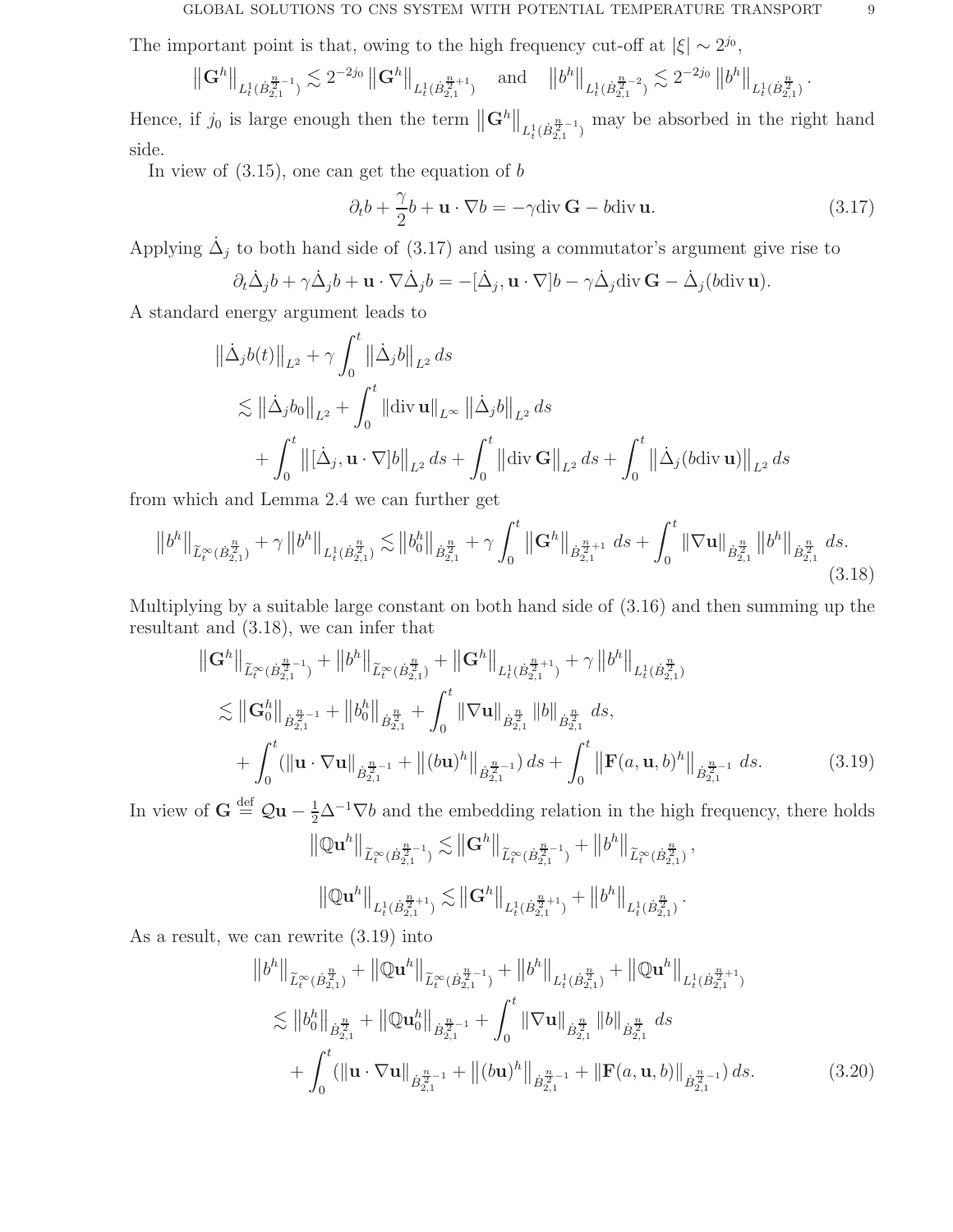Combining (3.3), (3.5), (3.13), with (3.20) gives

$$
\|(\varphi^{\ell},b^{\ell},\mathbf{u})\|_{\tilde{L}_{t}^{\infty}(\dot{B}_{2,1}^{\frac{n}{2}-1})} + \|(\boldsymbol{a}^{h},b^{h})\|_{\tilde{L}_{t}^{\infty}(\dot{B}_{2,1}^{\frac{n}{2}})} + \|(\boldsymbol{b}^{\ell},\mathbf{u})\|_{L_{t}^{1}(\dot{B}_{2,1}^{\frac{n}{2}+1})} + \|b^{h}\|_{L_{t}^{1}(\dot{B}_{2,1}^{\frac{n}{2}})}
$$
\n
$$
\lesssim \|(\boldsymbol{a}_{0}^{\ell},b_{0}^{\ell},\mathbf{u}_{0})\|_{\dot{B}_{2,1}^{\frac{n}{2}-1}} + \|(\boldsymbol{a}_{0}^{h},b_{0}^{h})\|_{\dot{B}_{2,1}^{\frac{n}{2}}} + \int_{0}^{t} \|\nabla\mathbf{u}\|_{\dot{B}_{2,1}^{\frac{n}{2}}} \|b\|_{\dot{B}_{2,1}^{\frac{n}{2}}} ds
$$
\n
$$
+ \int_{0}^{t} (\|\varphi^{\ell}\|_{\dot{B}_{2,1}^{\frac{n}{2}-1}} + \|(\gamma a,b)^{h}\|_{\dot{B}_{2,1}^{\frac{n}{2}}}) \|u\|_{\dot{B}_{2,1}^{\frac{n}{2}+1}} ds
$$
\n
$$
+ \int_{0}^{t} (\|\varphi^{\ell}\|_{\dot{B}_{2,1}^{\frac{n}{2}-1}} + \|b^{\ell}\|_{\dot{B}_{2,1}^{\frac{n}{2}-1}} + \|a^{h}\|_{\dot{B}_{2,1}^{\frac{n}{2}}}) \|u\|_{\dot{B}_{2,1}^{\frac{n}{2}+1}} ds
$$
\n
$$
+ \int_{0}^{t} (\|\mathbf{u} \cdot \nabla \mathbf{u}\|_{\dot{B}_{2,1}^{\frac{n}{2}-1}} + \|(\delta \mathbf{u})^{h}\|_{\dot{B}_{2,1}^{\frac{n}{2}-1}} + \|\mathbf{F}(a,\mathbf{u},b)\|_{\dot{B}_{2,1}^{\frac{n}{2}-1}}) ds.
$$
\n(3.21)

We now bound each terms on the right hand side of  $(3.21)$ . First, according to product law in Lemma 2.3, we have

$$
\|\nabla \mathbf{u}\|_{\dot{B}_{2,1}^{\frac{n}{2}}} \|b\|_{\dot{B}_{2,1}^{\frac{n}{2}}} \lesssim (\|b^{\ell}\|_{\dot{B}_{2,1}^{\frac{n}{2}-1}} + \|b^{h}\|_{\dot{B}_{2,1}^{\frac{n}{2}}}) \|\mathbf{u}\|_{\dot{B}_{2,1}^{\frac{n}{2}+1}} \|\mathbf{u} \cdot \nabla \mathbf{u}\|_{\dot{B}_{2,1}^{\frac{n}{2}-1}} \lesssim \|\mathbf{u}\|_{\dot{B}_{2,1}^{\frac{n}{2}-1}} \|\mathbf{u}\|_{\dot{B}_{2,1}^{\frac{n}{2}+1}}.
$$
\n(3.22)

By the embedding relation in high frequency and the Young inequality, there holds

$$
\| (b\mathbf{u})^h \|_{\dot{B}_{2,1}^{\frac{n}{2}-1}} \lesssim \| b\mathbf{u} \|_{\dot{B}_{2,1}^{\frac{n}{2}}} \lesssim \| b\|_{\dot{B}_{2,1}^{\frac{n}{2}}}^2 + \| \mathbf{u} \|^2_{\dot{B}_{2,1}^{\frac{n}{2}}} \lesssim \| b^{\ell} \|_{\dot{B}_{2,1}^{\frac{n}{2}-1}} \| b^{\ell} \|_{\dot{B}_{2,1}^{\frac{n}{2}+1}} + \| b^h \|_{\dot{B}_{2,1}^{\frac{n}{2}}}^2 + \| \mathbf{u} \|_{\dot{B}_{2,1}^{\frac{n}{2}-1}} \| \mathbf{u} \|_{\dot{B}_{2,1}^{\frac{n}{2}+1}}.
$$
\n(3.23)

At last, we deal with each terms in  $\mathbf{F}(a, \mathbf{u}, b)$ . We first use the fact that  $I(a) = a - aI(a)$  and Lemmas 2.3, 2.5 to get

$$
||I(a)||_{\dot{B}_{2,1}^{\frac{n}{2}-1}} \lesssim ||a||_{\dot{B}_{2,1}^{\frac{n}{2}-1}} + ||a||_{\dot{B}_{2,1}^{\frac{n}{2}-1}} ||I(a)||_{\dot{B}_{2,1}^{\frac{n}{2}}} \n\lesssim (||a^{\ell}||_{\dot{B}_{2,1}^{\frac{n}{2}-1}} + ||a^h||_{\dot{B}_{2,1}^{\frac{n}{2}}} ) + (||a^{\ell}||_{\dot{B}_{2,1}^{\frac{n}{2}-1}} + ||a^h||_{\dot{B}_{2,1}^{\frac{n}{2}}} ) ||a||_{\dot{B}_{2,1}^{\frac{n}{2}}} \n\lesssim (||a^{\ell}||_{\dot{B}_{2,1}^{\frac{n}{2}-1}} + ||a^h||_{\dot{B}_{2,1}^{\frac{n}{2}}} + 1) (||a^{\ell}||_{\dot{B}_{2,1}^{\frac{n}{2}-1}} + ||a^h||_{\dot{B}_{2,1}^{\frac{n}{2}}} ).
$$

Hence, in view of  $I(a)\nabla b = I(a)\nabla b^{\ell} + I(a)\nabla b^{h}$ , we further obtain

$$
||I(a)\nabla b||_{\dot{B}_{2,1}^{\frac{n}{2}-1}} \lesssim ||I(a)||_{\dot{B}_{2,1}^{\frac{n}{2}-1}} ||\nabla b^{\ell}||_{\dot{B}_{2,1}^{\frac{n}{2}}} + ||I(a)||_{\dot{B}_{2,1}^{\frac{n}{2}}} ||\nabla b^h||_{\dot{B}_{2,1}^{\frac{n}{2}-1}} \n\lesssim ||I(a)||_{\dot{B}_{2,1}^{\frac{n}{2}-1}} ||\nabla b^{\ell}||_{\dot{B}_{2,1}^{\frac{n}{2}}} + ||a||_{\dot{B}_{2,1}^{\frac{n}{2}}} ||\nabla b^h||_{\dot{B}_{2,1}^{\frac{n}{2}-1}} \n\lesssim (||a^{\ell}||_{\dot{B}_{2,1}^{\frac{n}{2}-1}} + ||a^h||_{\dot{B}_{2,1}^{\frac{n}{2}}} ) ||b^h||_{\dot{B}_{2,1}^{\frac{n}{2}}} + (||a^{\ell}||_{\dot{B}_{2,1}^{\frac{n}{2}-1}} + ||a^h||_{\dot{B}_{2,1}^{\frac{n}{2}}} + 1) (||a^{\ell}||_{\dot{B}_{2,1}^{\frac{n}{2}-1}} + ||a^h||_{\dot{B}_{2,1}^{\frac{n}{2}}} ) ||b^{\ell}||_{\dot{B}_{2,1}^{\frac{n}{2}+1}}.
$$
\n(3.24)

Similarly,

$$
\left\| (I(a)(\Delta \mathbf{u} + \nabla \operatorname{div} \mathbf{u}))^h \right\|_{\dot{B}_{2,1}^{\frac{n}{2}-1}} \lesssim (\left\| a^\ell \right\|_{\dot{B}_{2,1}^{\frac{n}{2}-1}} + \left\| a^h \right\|_{\dot{B}_{2,1}^{\frac{n}{2}}}) \left\| \mathbf{u} \right\|_{\dot{B}_{2,1}^{\frac{n}{2}+1}}.
$$
 (3.25)

From the definition of  $\varphi$ , we have

$$
\left\|a^{\ell}\right\|_{\dot{B}_{2,1}^{\frac{n}{2}-1}} \lesssim \left\|\varphi^{\ell}\right\|_{\dot{B}_{2,1}^{\frac{n}{2}-1}} + \left\|b^{\ell}\right\|_{\dot{B}_{2,1}^{\frac{n}{2}-1}}.
$$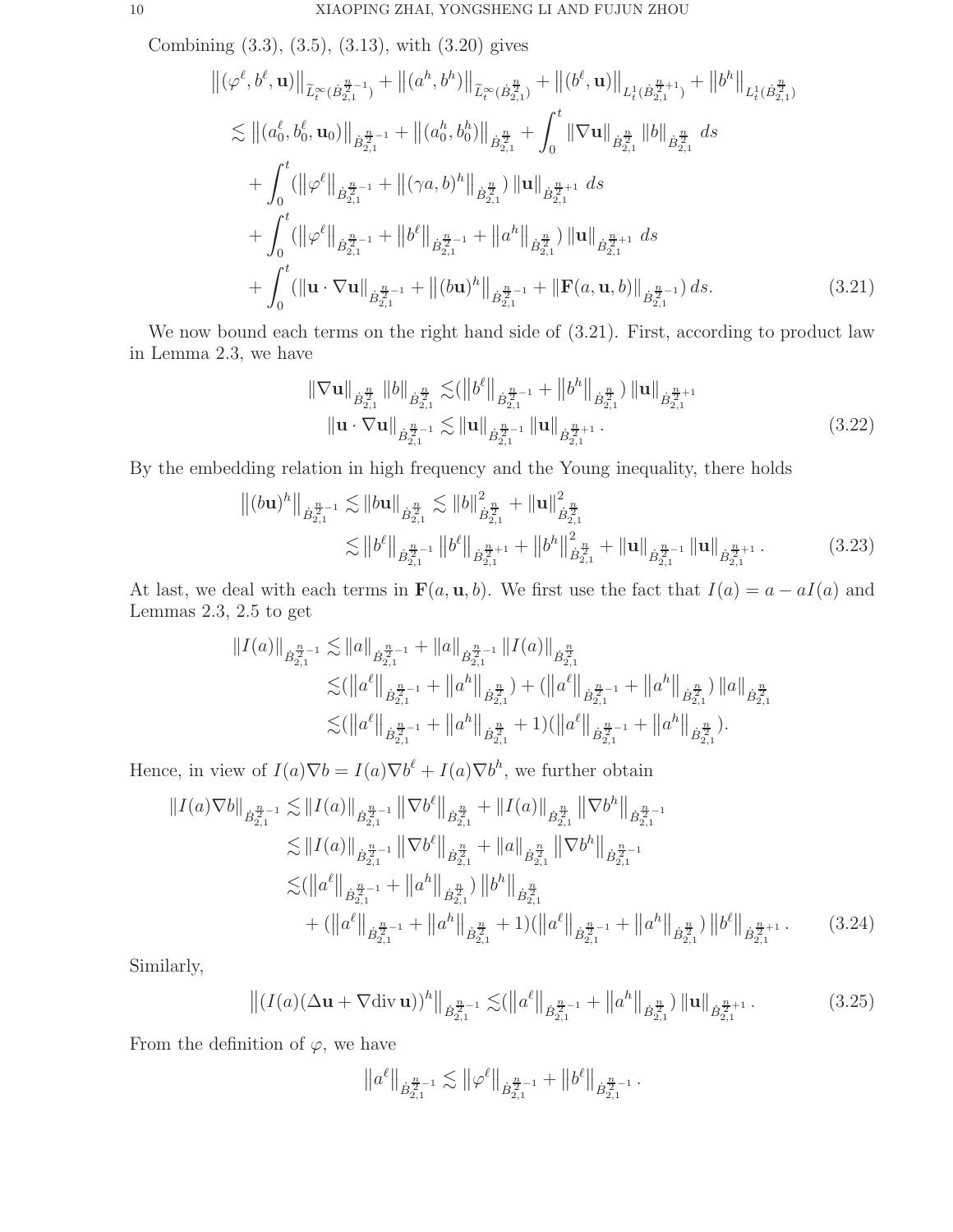Hence, collecting the above estimates  $(3.22)$ – $(3.25)$ , we can finally get from  $(3.21)$  that

$$
\begin{split}\n&\left\| (\varphi^{\ell}, b^{\ell}, \mathbf{u}) \right\|_{\widetilde{L}^{\infty}_{t}(\dot{B}^{\frac{n}{2}-1}_{2,1})} + \left\| (a^{h}, b^{h}) \right\|_{\widetilde{L}^{\infty}_{t}(\dot{B}^{\frac{n}{2}}_{2,1})} + \left\| (b^{\ell}, \mathbf{u}) \right\|_{L^{1}_{t}(\dot{B}^{\frac{n}{2}+1}_{2,1})} + \left\| b^{h} \right\|_{L^{1}_{t}(\dot{B}^{\frac{n}{2}}_{2,1})} \\
&\lesssim \left\| (a^{e}_{0}, b^{e}_{0}, \mathbf{u}_{0}) \right\|_{\dot{B}^{\frac{n}{2}-1}_{2,1}} + \left\| (a^{h}_{0}, b^{h}_{0}) \right\|_{\dot{B}^{\frac{n}{2}}_{2,1}} \\
&+ \int_{0}^{t} (\left\| (\varphi^{\ell}, b^{\ell}) \right\|_{\dot{B}^{\frac{n}{2}-1}_{2,1}} + \left\| a^{h} \right\|_{\dot{B}^{\frac{n}{2}}_{2,1}}) (\left\| b^{h} \right\|_{\dot{B}^{\frac{n}{2}}_{2,1}} + \left\| \mathbf{u} \right\|_{\dot{B}^{\frac{n}{2}+1}_{2,1}}) ds \\
&+ \int_{0}^{t} (\left\| (b^{\ell}, \mathbf{u}) \right\|_{\dot{B}^{\frac{n}{2}-1}_{2,1}} + \left\| b^{h} \right\|_{\dot{B}^{\frac{n}{2}}_{2,1}}) (\left\| (b^{\ell}, \mathbf{u}) \right\|_{\dot{B}^{\frac{n}{2}+1}_{2,1}} + \left\| b^{h} \right\|_{\dot{B}^{\frac{n}{2}}_{2,1}}) ds \\
&+ \int_{0}^{t} (\left\| (\varphi^{\ell}, b^{\ell}) \right\|_{\dot{B}^{\frac{n}{2}-1}_{2,1}} + \left\| a^{h} \right\|_{\dot{B}^{\frac{n}{2}}_{2,1}} + 1) (\left\| (\varphi^{\ell}, b^{\ell}) \right\|_{\dot{B}^{\frac{n}{2}-1}_{2,1}} + \left\| a^{h} \right\|_{\dot{B}^{\frac{n}{2}}_{2,1}}) \left
$$

3.4. Continuity argument. In this subsection, we complete the proof of Theorem 1.3 by the continuity arguments. Denote

$$
\mathcal{E}(t) \stackrel{\text{def}}{=} ||(\varphi^{\ell}, b^{\ell}, \mathbf{u})||_{\widetilde{L}^{\infty}_{t}(\dot{B}^{\frac{n}{2}-1}_{2,1})} + ||(a^{h}, b^{h})||_{\widetilde{L}^{\infty}_{t}(\dot{B}^{\frac{n}{2}}_{2,1})} + ||(b^{\ell}, \mathbf{u})||_{L^{1}_{t}(\dot{B}^{\frac{n}{2}+1}_{2,1})} + ||b^{h}||_{L^{1}_{t}(\dot{B}^{\frac{n}{2}}_{2,1})}
$$
  

$$
\mathcal{E}_{0} \stackrel{\text{def}}{=} ||(a_{0}^{\ell}, b_{0}^{\ell}, \mathbf{u}_{0})||_{\dot{B}^{\frac{n}{2}-1}_{2,1}} + ||(a_{0}^{h}, b_{0}^{h})||_{\dot{B}^{\frac{n}{2}}_{2,1}}.
$$

Subsequently, we deduce from (3.26) that

$$
\mathcal{E}(t) \le \mathcal{E}_0 + C(\mathcal{E}(t))^2 (1 + C\mathcal{E}(t)).
$$
\n(3.27)

Under the setting of initial data in Theorem1.3, there exists a positive constant  $C_0$  such that  $\mathcal{E}_0 \leq C_0 \varepsilon$ . Due to the local existence result which has been achieved by Theorem 1.1, there exists a positive time  $T$  such that

$$
\mathcal{E}(t) \le 2C_0 \varepsilon, \quad \forall \ t \in [0, T]. \tag{3.28}
$$

Let  $T^*$  be the largest possible time of  $T$  for what  $(3.28)$  holds. Now, we only need to show  $T^* = \infty$ . By (3.27), we can use a standard continuation argument to prove that  $T^* = \infty$ provided that  $\varepsilon$  is small enough. We omit the details here. Hence, we finish the proof of Theorem 1.3.  $\Box$ 

Acknowledgement. This research is supported by NSFC key project under the grant number 11831003, NSFC under the grant numbers 11601533, 11971356 and 11571118, the Science and Technology Program of Shenzhen under the grant number 20200806104726001 and Fundamental Research Founds for the Central Universities under the grant numbers 2019MS110 and 2019MS112.

#### **REFERENCES**

- [1] H. Bahouri, J.Y. Chemin, R. Danchin, Fourier Analysis and Nonlinear Partial Differential Equations. Grundlehren Math. Wiss. , vol. 343, Springer-Verlag, Berlin, Heidelberg, 2011.
- [2] F. Charve, R. Danchin, A global existence result for the compressible Navier-Stokes equations in the critical  $L^p$  framework, Arch. Ration. Mech. Anal., **198** (2010), 233-271.
- [3] Q. Chen, C. Miao, Z. Zhang, Global well-posedness for compressible Navier-Stokes equations with highly oscillating initial velocity, Comm. Pure Appl. Math.,  $63$  (2010), 1173-1224.
- [4] Z. Chen, X. Zhai, Global large solutions and incompressible limit for the compressible Navier-Stokes equations, J. Math. Fluid Mech., 21 (2019), Art. 26, 23.
- [5] R. Danchin, Global existence in critical spaces for compressible Navier-Stokes equations, Invent. Math., 141 (2000), 579–614.
- [6] R. Danchin, A Lagrangian approach for the compressible Navier-Stokes Equations, Ann. Inst. Fourier, Grrenoble, 64 (2014), 753–791.
- [7] R. Danchin, L. He, The incompressible limit in  $L^p$  type critical spaces, Math. Ann., **366** (2016), 1365–1402.